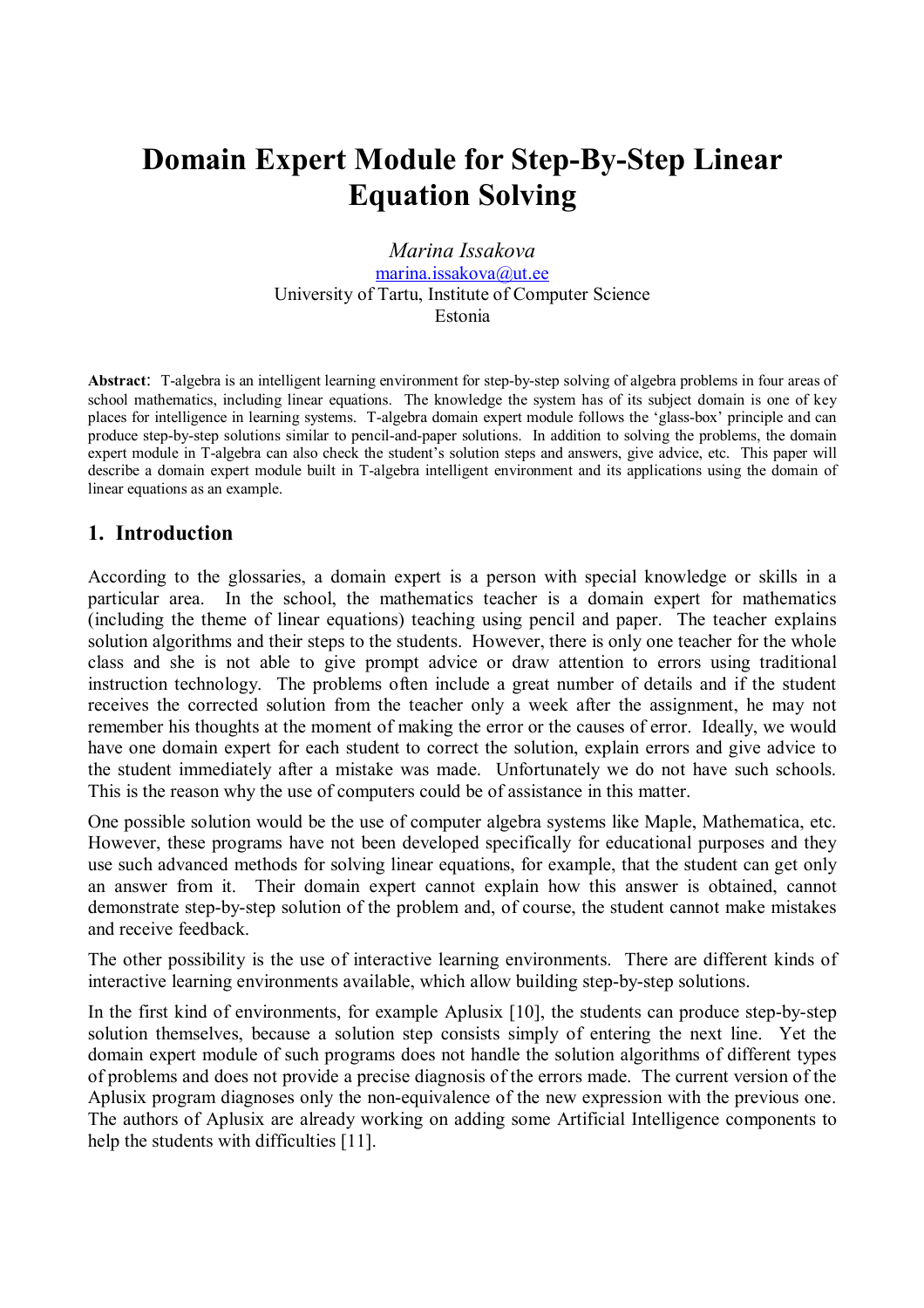The second kind of learning environments (such as Mathpert [3], EPGY [12], AlgeBrain [1]) is based on the principle that the student selects only a part of the expression and the transformation rule. The transformation itself is made by the computer. In such environments the computer performs more work than the user and the student is not given the possibility to make mistakes. Therefore, their domain expert module can help when the student is stuck (is not able to choose the appropriate rule), but it is not intended to diagnose the students' knowledge gaps.

T-algebra is an environment enabling to solve algebra problems step-by-step in four areas: calculation of the values of numerical expressions; operations with fractions; solving of linear equations, inequalities and linear equation systems; simplification of polynomials. In the design of the T-algebra learning environment, we have been guided by the principle that all the necessary decisions and calculations at each step should be made by the student. The program should contain such domain expert module, which would be able to not only give an answer, but to show a solution path using the designed interface and would be intelligent enough to check the knowledge and skills of the student, understand the student's mistakes and offer feedback. The domain expert module should be capable of generating and explaining problem-solving behaviour, which is comparable with that produced by human experts  $-$  teachers.

This paper will describe a domain expert module built in the T-algebra intelligent environment using the domain of linear equations as an example. The second part of this article gives an overview of the T-algebra environment, our step dialogue and domain expert module. The third part describes applications of the domain expert in T-algebra.

## **2. Domain Expert Module in T-algebra Environment**

Problem solving in T-algebra environment takes place step-by-step. To make the diagnosis of mistakes more complete and the program more intelligent, our own rule dialogue was designed ([7], [9]). Each solution step in T-algebra consists of three stages: selection of the transformation rule, marking the parts of expression, entering the result of the operation. The last stage can proceed in three different modes [8]: free input, structured input and partial input. Free input mode is easily comprehensible (it is similar to working on paper). Structured and partial input modes are more specific. The program helps the user in a certain way, either by indicating the structure of the result or even filling out a part of the result. The presented scheme improves the ability of the program to check the student's solutions and respond to the errors made by the student. The program monitors whether the student works according to the algorithm, and supports it with the respective dialogue, diagnoses transformation errors, offers advice and, if necessary, performs the next step by itself.

The problem solution window of T-algebra is shown on Figure 2.1. The main part of the window contains solution steps and a virtual keyboard that can be used for active input. On the right side is the menu of possible actions. The lower part includes instructions for the student in this particular situation.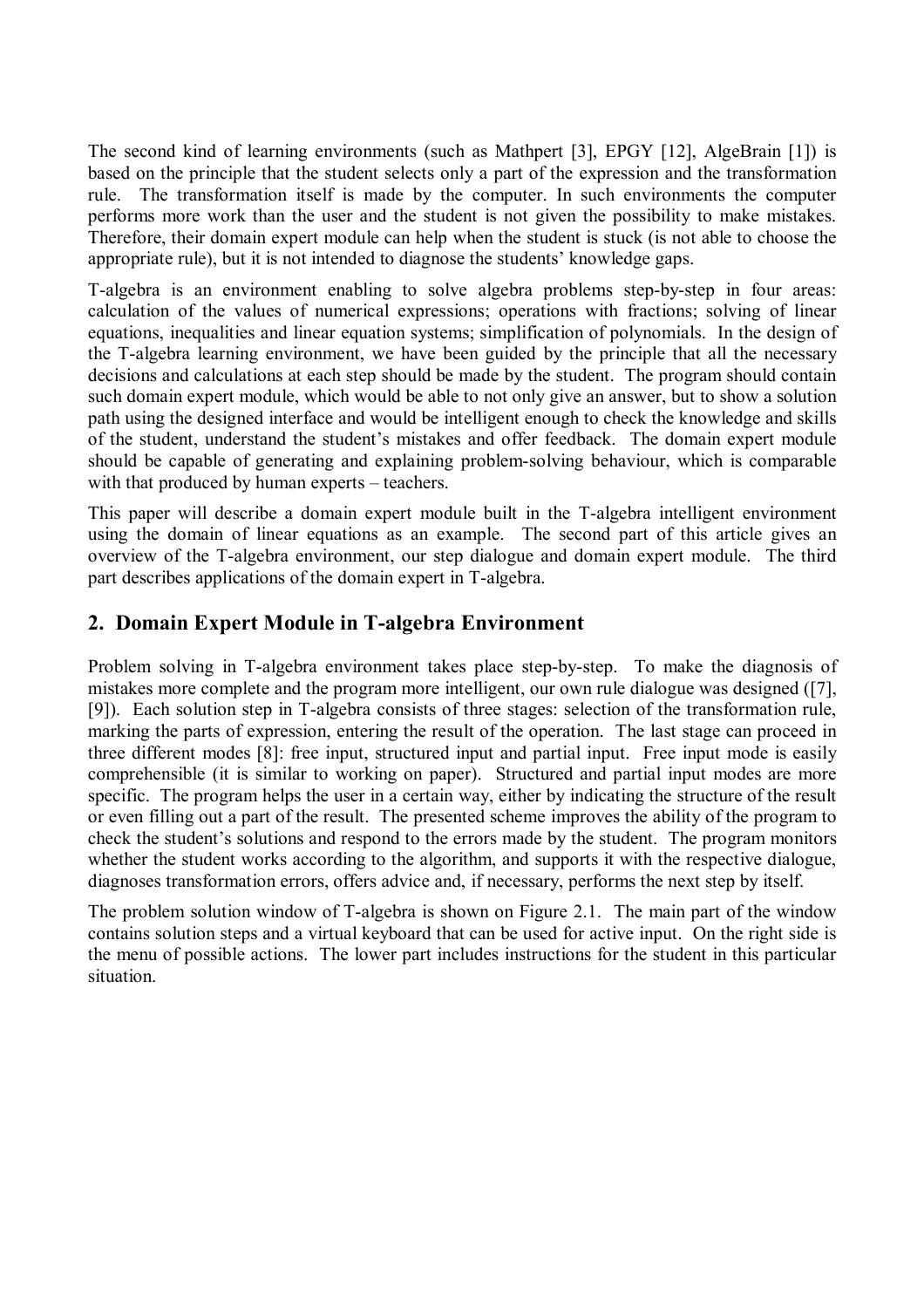

**Figure 2.1** The problem-solution window of the T-algebra program

According to Wenger [16] Intelligent Tutoring System consists of 4 major components: Domain knowledge, Student model, Pedagogical knowledge and Interface. Many studies have been conducted to build an intelligent tutoring system based on pre-existing software (using computer algebra system instead of the Domain knowledge) (see [12], [13]). The reason for that is ìÖ recognition that programs like Maple represent massive programming efforts coupled with the feeling that to repeat such an effort would be a waste of resources" ([12] p. 78). However, like Beeson we believe that "... if we start with an educational purpose, and enunciate some simple design principles that more or less obviously follow from that purpose, these principles have ramifications that run through to the computational core of the system, so that it is impossible to achieve ideal results by tacking on some additional "interface" features to a previously existing computation system" ([3] p. 90). That is why we built our own domain expert module, which we believe, is one of the advantages of T-algebra.

According to Anderson [2] the knowledge the system has of its subject domain is one of key places for intelligence in learning systems. The intelligence in a domain is provided by the expert module of the system. A powerful expert module must have an abundance of knowledge. Expert modules range from completely opaque or 'black-box' representations, where only the final results are available, to fully transparent or 'glass-box' (or 'white-box' [4]) ones, where each step of reasoning can be inspected and interpreted. On the one hand these modules serve as the source of knowledge to be presented to the student, which includes generating questions, explanations and responses, and on other hand they provide a standard for evaluating the student's performance by generating comparable solutions to the problems in the same context. The modules must also be able to detect common systematic mistakes and any resulting gaps in the student's knowledge. The expert modules must also be able to generate sensible, and possibly multiple, solution paths to compare intermediate steps and achieve student monitoring.

Problem types, solution algorithms and algorithm steps (rules) are described in our domain expert module. We have implemented in the domain expert module not only the problem types based on a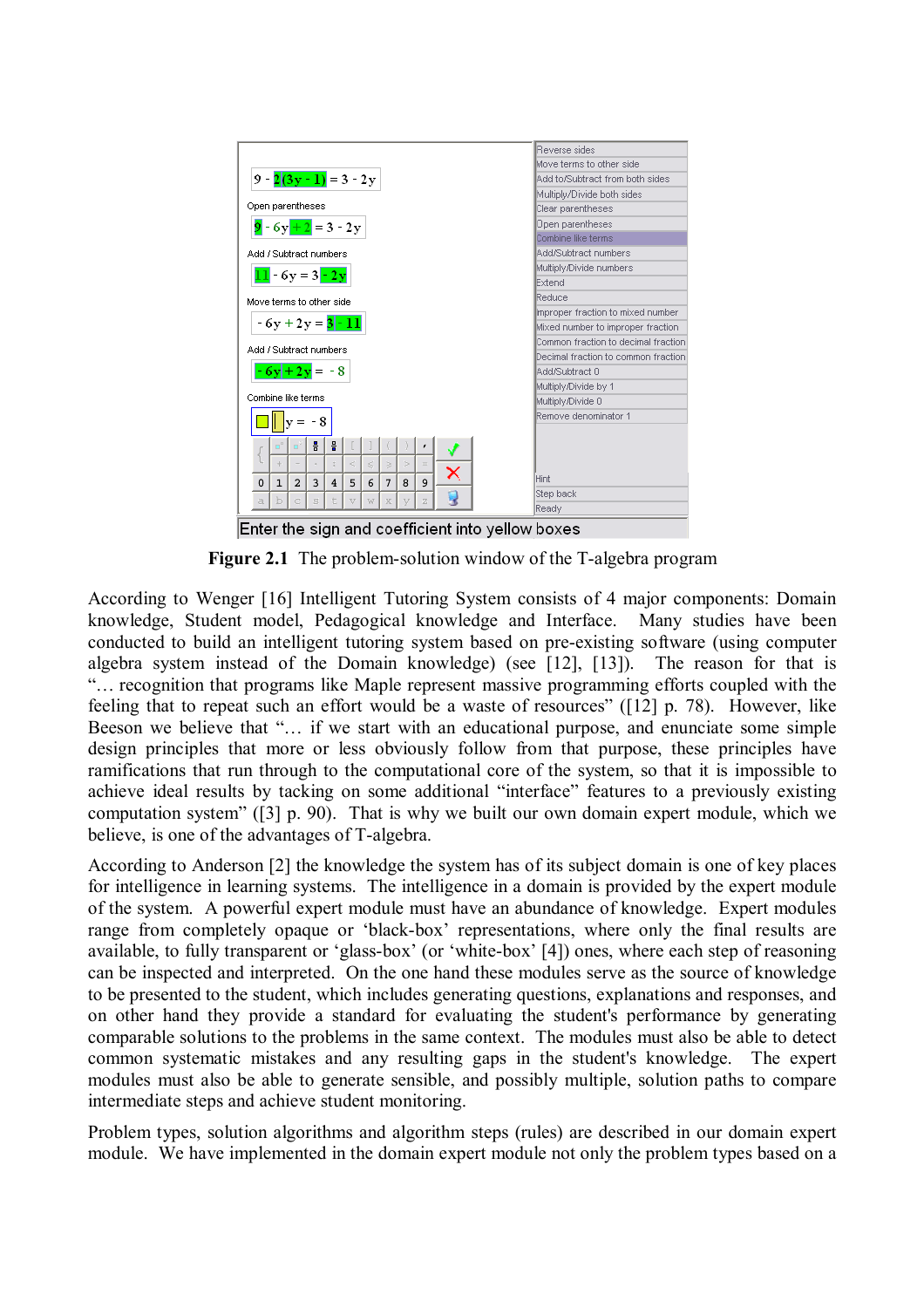known solution algorithm like linear equation solving, but also the problems based on single solution algorithm steps, for example, move all variable terms to the left side of equation and all constant terms to the right, divide equation sides by variable coefficient, multiply equation sides by the common denominator of all terms. The T-algebra domain expert module follows the ëglass-boxí principle and can produce step-by-step solutions similar to pencil-and-paper ones, not only answers like 'black-box' systems. It solves problems using the designed rule dialogue: it selects a transformation rule corresponding to a certain operation in the algorithm (or some simplification or calculation rule), selects the operands (the whole equation or certain parts of equation) for this rule and replaces them with the result of the operation.

The T-algebra expert module knows the algorithm for every problem type. Algorithms in T-algebra are implemented as an ordered list of rules. Firstly, an algorithm contains rules for simplification, which are not algorithm steps, but which the student may use at any moment on paper, like *Add/Subtract 0*, *Multiply/Divide by 1*, etc. Secondly, the rules for arithmetic operations and manipulation with numbers were added, for example, *Extend*, *Reduce*, *Improper fraction to mixed number*, etc. And finally, an algorithm contains rules, which correspond to pencil-and-paper algorithm steps in such order as they should be applied in pencil-and-paper solution algorithm. The order is very important, because the expert module examines this list of rules from the beginning, finds the first rule that it can apply and applies this rule. Then it examines this list again from the beginning and finds and applies new (or the same) rule. This cycle continues until no more rules can be applied or the expression/equation is in the solved form. This is the way the expert module gets an answer to the problem. In the domain of linear equation, the expert module works according to the following algorithm (list of rules) for linear equation solving:

- rules for simplification (not algorithm steps: *Add/Subtract 0*, *Multiply/Divide by 1*, etc.),
- rules for arithmetic operations and manipulation with numbers (*Extend*, *Reduce*, etc.),
- rule *Multiply/Divide both sides* for multiplying (removing fractions),
- rule *Open parentheses*,
- rule *Add/Subtract numbers*,
- rule *Combine like terms*,
- rule *Move terms to other side*,
- rule *Multiply/Divide both sides* for division.

The expert module checks whether it can apply the rule by trying to find suitable operands for this rule. If it finds operands, then it can apply the rule to these operands. After the operands are found, the expert module calculates some necessary parts of the result depending on the input mode, puts them together with unchanged parts and gets new expression/equation.

Figure 2.1 shows how the expert module would solve the equation according to the algorithm described above. The T-algebra domain expert module is cognitive faithful, i.e., it solves the problem in the same way as the student should. However, this is not the only way to solve this equation. The expert module will accept all other solution paths as well if the student takes them. The expert module can solve the problem from any point of the solution, not only the initial expression. The student can take some steps and the expert module is still able to finish the problem from there.

Figure 2.2 shows the semantic network representation of the domain knowledge in T-algebra.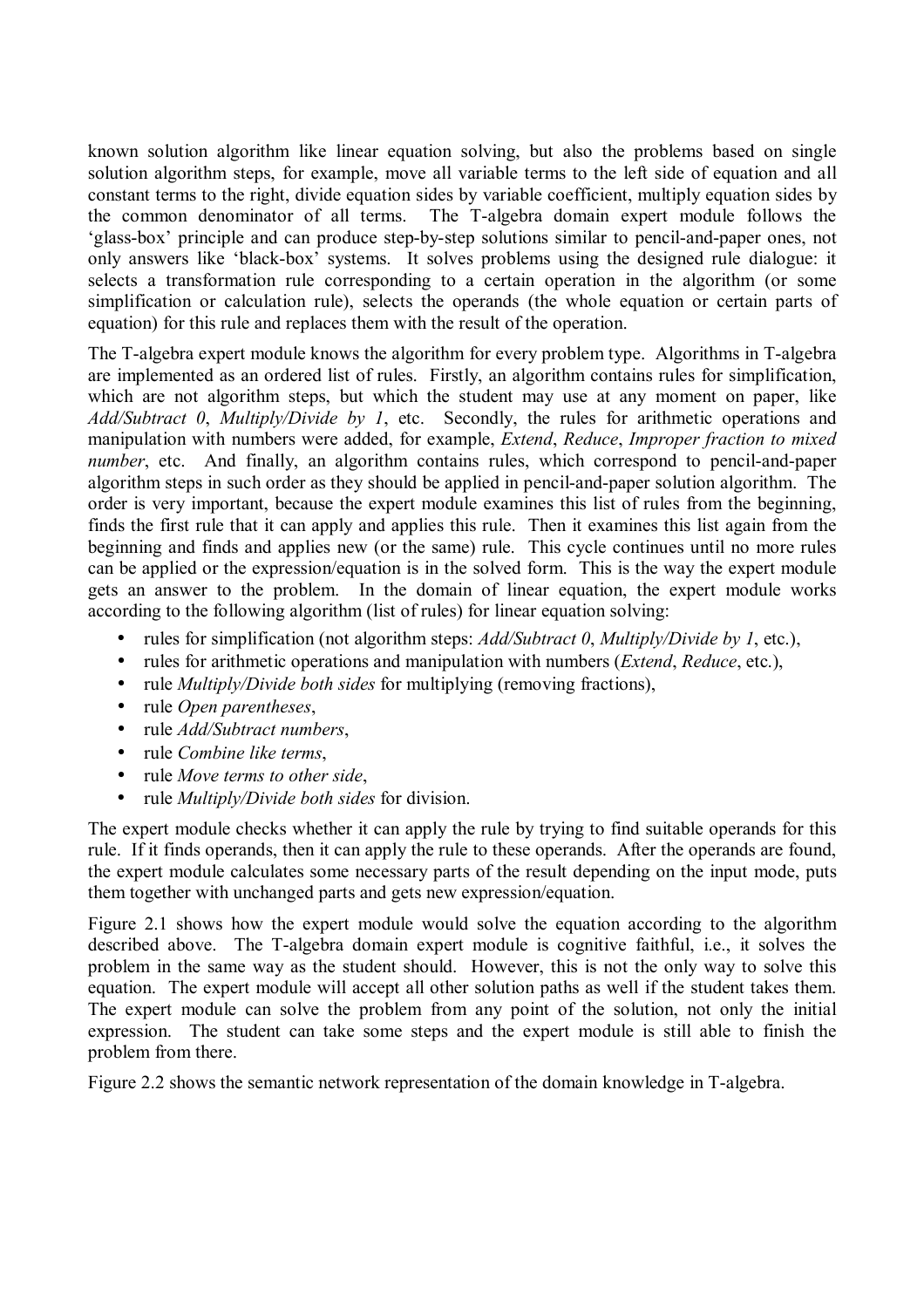

**Figure 2.2** Semantic network of domain knowledge

## **3. Applications of Domain Expert Module**

In addition to solving problems, the domain expert module in T-algebra can check the student's solution steps and answers, give advice, etc. This part of the article describes the applications of our domain expert module in T-algebra.

#### **3.1. Giving Advice**

There are systems that can help when the user is at a loss. Mathpert is one of such systems. Mathpert has 3 different possibilities to help the student: the buttons *AutoFinish*, *AutoStep* and *Hint*. *AutoFinish* finishes the solution, *AutoStep* generates one step of the solution and *Hint* tells which rule should be applied next. In this environment the student can learn and practice a solution algorithm, but the learning of algorithm steps is passive, because the program never shows to which parts of the expression the rule should be applied (does not show the operands for the operation) and how. We want the student always to participate in the solution process and learn all the stages of each step; therefore, T-algebra does not show the whole step automatically, but only the next stage of the step.

At any stage of the step it is possible to ask the program for help and let the program complete certain stages automatically. Before every step the student can ask the program which rule should be applied at this moment according to the algorithm by pushing the button *Hint* (Fig. 2.1). The expert module will check the current expression and problem type, find which rule should be applied and display appropriate help message (Fig. 3.1). The same button will tell if the problem is solved.



**Figure 3.1** Help message for choosing the rule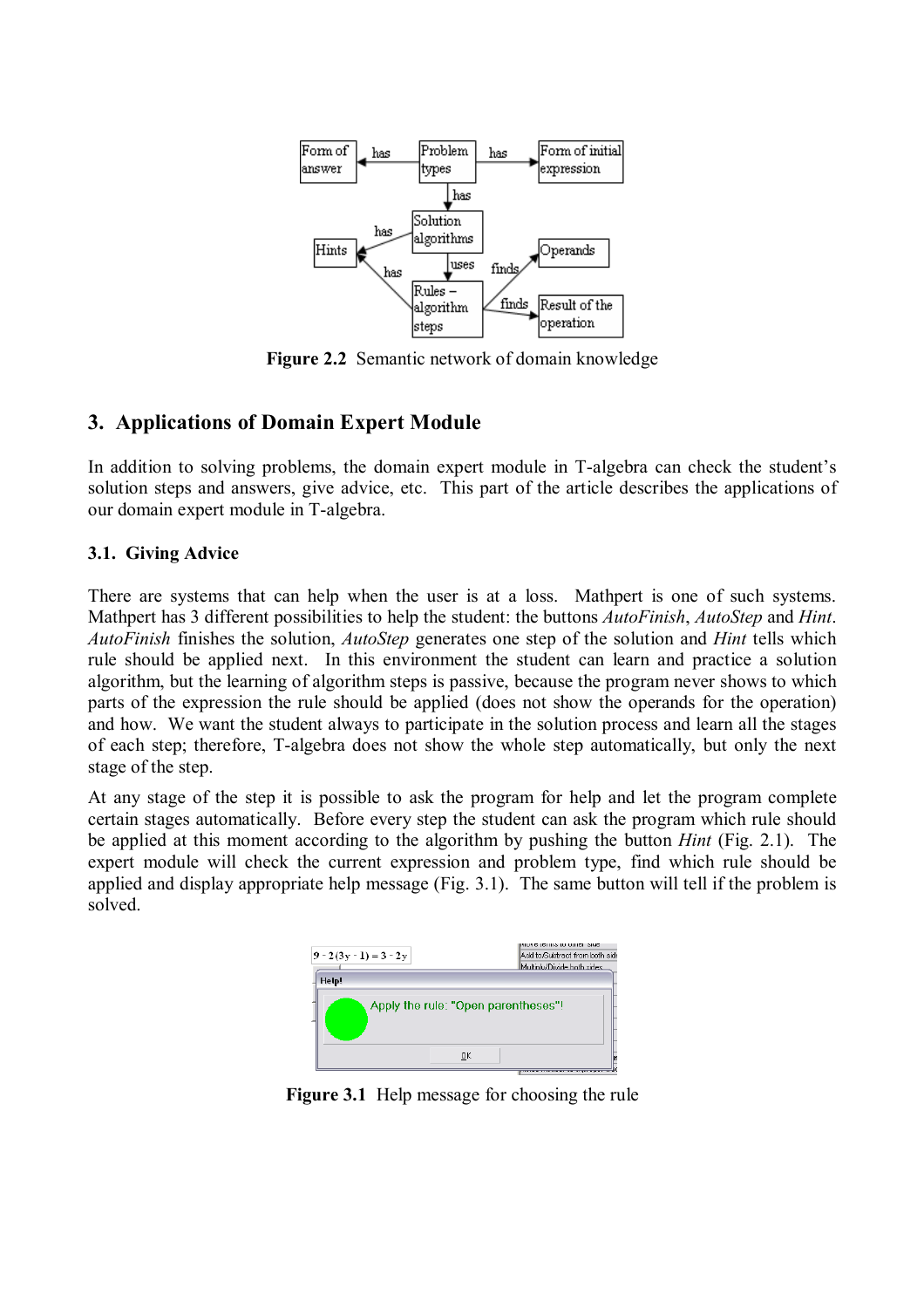During the marking of the operands the student can press the special button with computer image and the program will select the appropriate operands itself. The same help button is also available when entering the result  $-$  the program will put the right answers into the boxes (Fig. 2.1).

### **3.2. Checking the Stages of the Step**

In existing interactive learning systems the student either can err and the program diagnoses only the non-equivalence (like Aplusix) or the student cannot make mistakes at all. For example, in Mathpert the student even cannot select an unsuitable rule. In this environment the student first selects some part of the expression and only then the program offers "... those operations that make sense for what you've selected"  $(15]$  p. 35).

In T-algebra the student is left the possibility to make mistakes at all three stages of the step. If a mistake can be made, then T-algebra can respond to it as well.

First, the student could err in choosing the rule. If the application of the selected rule is impossible, the program does not immediately inform the student about the error, because the student will not find suitable objects for applying this rule or will make an error by choosing unsuitable objects. This gives the student a chance to correct the error without assistance. If the user cancels the step before confirming the marking of the parts of the expression, the error counter does not increase. If the application of a rule is possible but leads to a completely wrong direction (for example, in the problem on reversing the equation sides the student is choosing the rule for multiplication both sides of equation), then the program will show appropriate error message and will not proceed to the next stage. If the application of this rule is just unreasonable  $-$  leads to right answer, but with longer solution path (for example, in the problem on reversing the equation sides the student is choosing the rule for moving terms to other side), the program allows proceeding and leaves a possibility for the teacher to evaluate the solution process.

Secondly, the student can make mistakes in marking the parts of the expression. First the program checks whether a syntactically correct part of the expression has been marked. Second, it is checked whether the marked parts are appropriate for the implementation of the selected operation (for example, the term for combining should be a monomial). Third, the program checks whether the marked parts are compatible with the selected rule (for example, the terms for combining should be similar to each other). Finally the position of operands is checked (for example, the term for moving to other side should not be a member of sum in parentheses (Fig. 3.2)). When wrong parts have been selected, the program does not permit to continue. Some rules (especially in the field of linear equations) are applicable to the whole expression/equation and it is not necessary to mark anything. However, the possibility to mark is preserved. If something is marked, the program checks whether the whole expression/equation is selected.



Figure 3.2 Error message displayed when marking the operands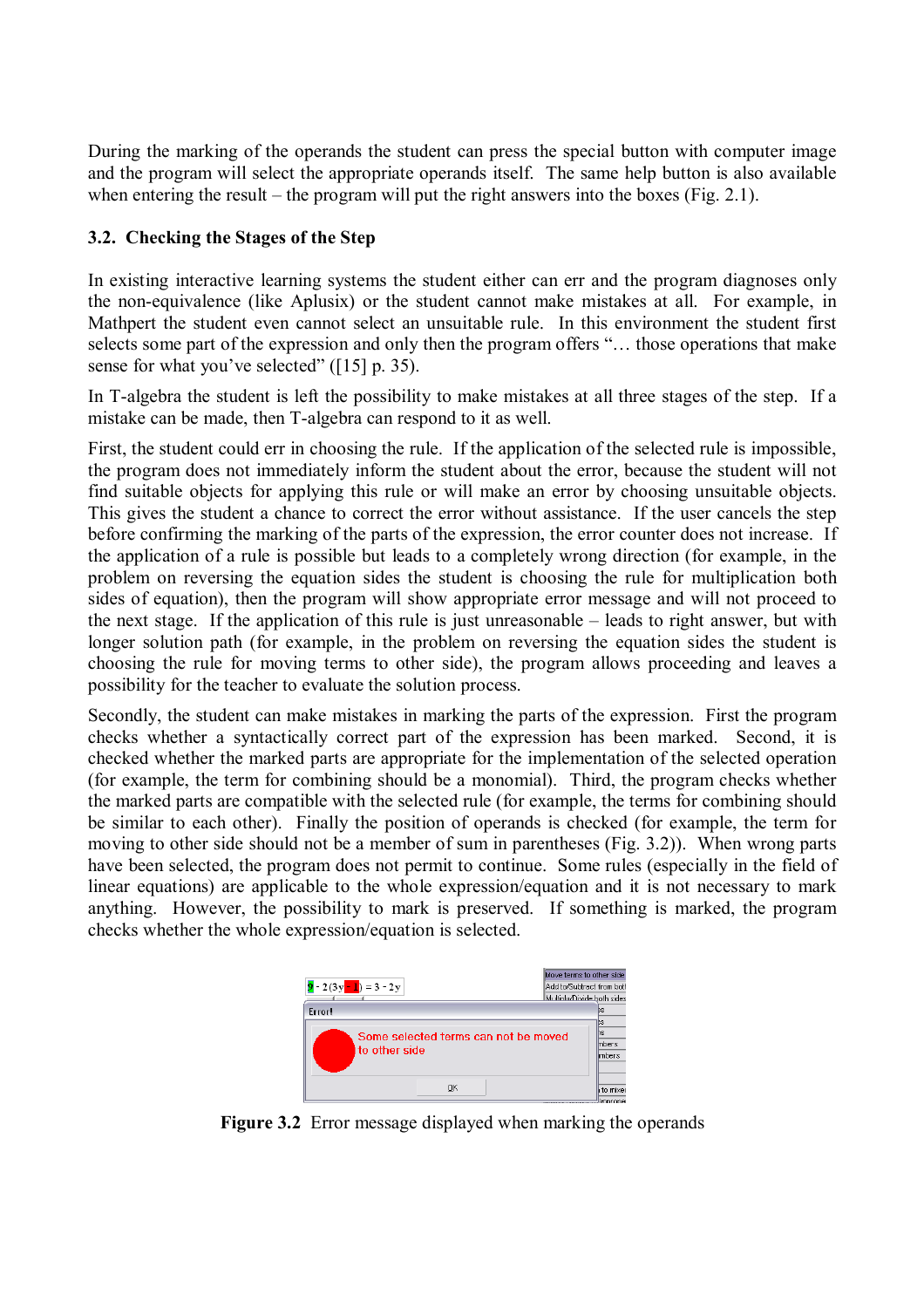The input stage has the largest selection of potential mistakes, because the student must apply the rule for the marked parts and enter the result. When the user has finished entering, the program first checks the syntactical correctness of the entered part and the correctness of applying the rule (whether the answer is in appropriate form, for example, the result of combining like terms should be a monomial). The program checks whether the entered parts are equivalent to the parts calculated by the expert module. If the expressions are not equivalent, the program checks the correctness of each entered part to produce a more specific diagnosis. Finally the program checks the equivalence of the complete new line with the previous line (in some cases the position of operands causes additional requirements, for example, combining like terms *-3x* and *5x* in equation 2-3x+5x=6 the student should enter  $+2x$  even if 2x is right answer for operation).

During all the checking phases at the input stage the program tries to determine whether the student has made a standard error, which occurs often in student solutions (for example, changing all signs when reversing sides is a very common mistake made by Estonian students). If the mistake is in the set of standard mistakes (some studies have been conducted to collect the students' mistakes made on paper [5], [6], [14]), then T-algebra is able to diagnose it and offer an appropriate error message (Fig. 3.3). If the mistake is not in the set of standard mistakes, then T-algebra tells about the nonequivalence of equations.



**Figure 3.3** Error message displayed when entering the result

#### **3.3. Checking the Completion**

The solution algorithm and the form of answer depend on the problem type. The solved form of a linear equation should be *variable = number* or *number = number*. When student thinks that he has solved the problem he should push the button *Ready* (Fig. 2.1). The program checks whether the answer is in an appropriate form. If the current equation is not in the solved form, then the program tries to determine which steps of the algorithm were not performed and displays the respective error message (Fig. 3.4).



**Figure 3.4** Error message displayed when giving an answer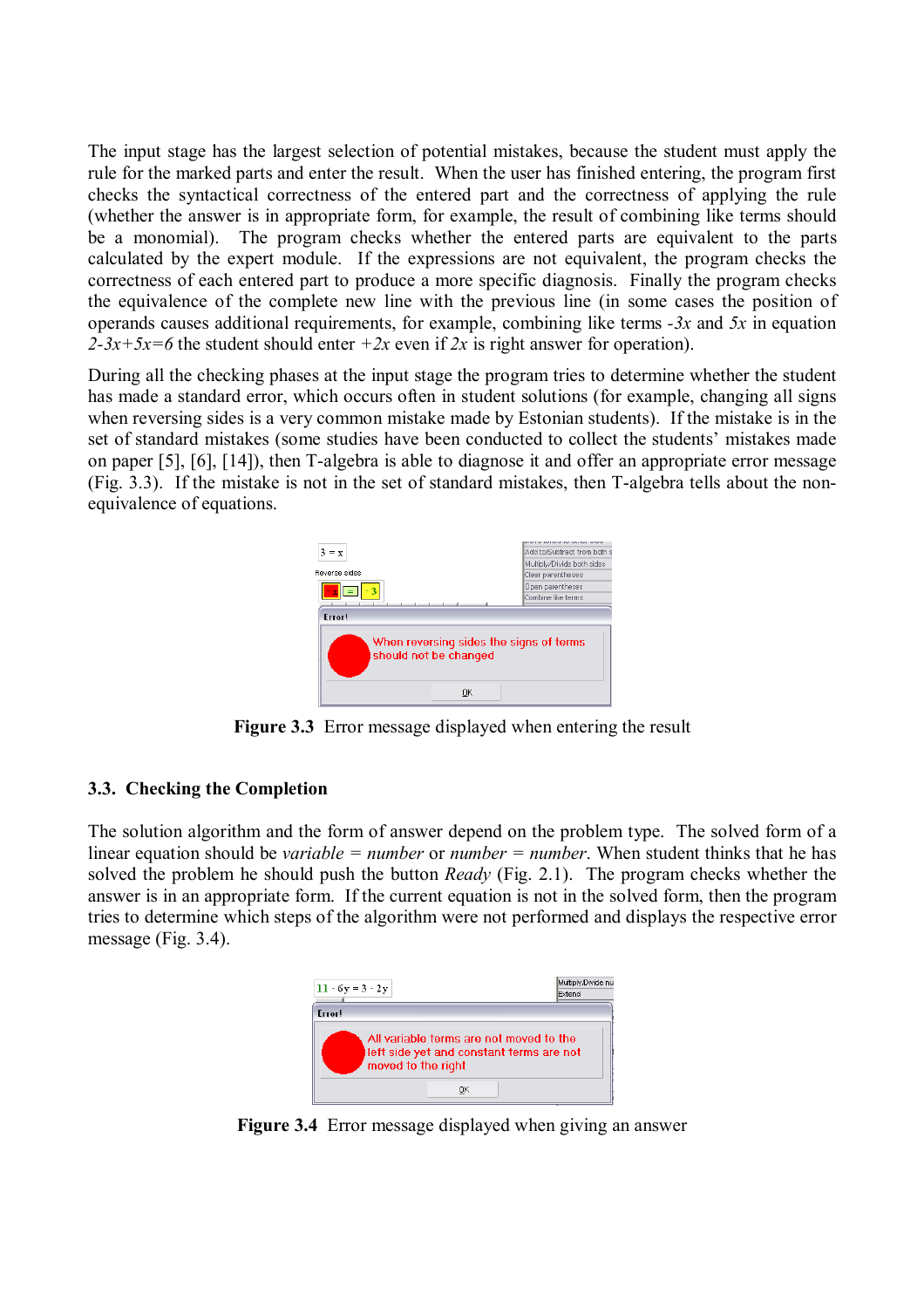In problems based on single steps the student should not solve the equation to the end but should practice only application of one or two rules. If the student did not recognise the answer and tries to modify the equation further (for example, in the problem on multiplying equation sides by common denominator of all terms the student tries to combine like terms after multiplying), the program will not permit this. Each time when the student tries to choose a new rule the program displays an error message "The problem is solved. Give an answer".

The domain expert module of T-algebra is intelligent enough to avoid loops in checking the completion of the solution. It understands that the equation  $x = \frac{5}{6}$  should be multiplied if the problem type is 'multiply equation sides by common denominator of all terms', because the answer should be without fractions. The expert module will also suggest to multiply the equation  $\frac{3}{x} = x$ 6  $\frac{5}{5}$  = x in the same problem type. However, if the problem type is 'solve linear equation', it will never suggest multiplying these equations even though the first step in linear equation solving according to school algorithm is to use the multiplication property to remove fractions if present. If it would suggest multiplying to remove fractions according to the algorithm, then dividing to isolate variable and then again multiplying, etc., it would enter in a loop. The program first checks the form of an answer and only then seeks the rule for application. The equation  $x = \frac{5}{6}$  is already an answer; the

sides should be reversed to get an answer from the equation  $\frac{3}{5} = x$ 6  $\frac{5}{3} = x$ .

#### **3.4. Checking the Answer**

If the student pushed the button *Ready* and the program checked that the equation is in appropriate form, then it means that this is the correct solved form, because it is impossible to produce incorrect solution steps in T-algebra. If an error message was displayed at any checking stage during solving the problems, the student had to correct the error in order to proceed to the next stage.



**Figure 3.5** Giving an answer

However, in some problem types the student should specify some additional properties of the answer. When solving a linear equation, the solved form of the equation can be *variable = number* or *number = number*. In this problem type after pushing the button *Ready*, a separate window with three possibilities (Fig. 3.5) will appear where the student should select one of the possible answers (whether the one number is solution, there is no solution, or any number is solution). After the answer is confirmed, the program will check whether the appropriate choice was made.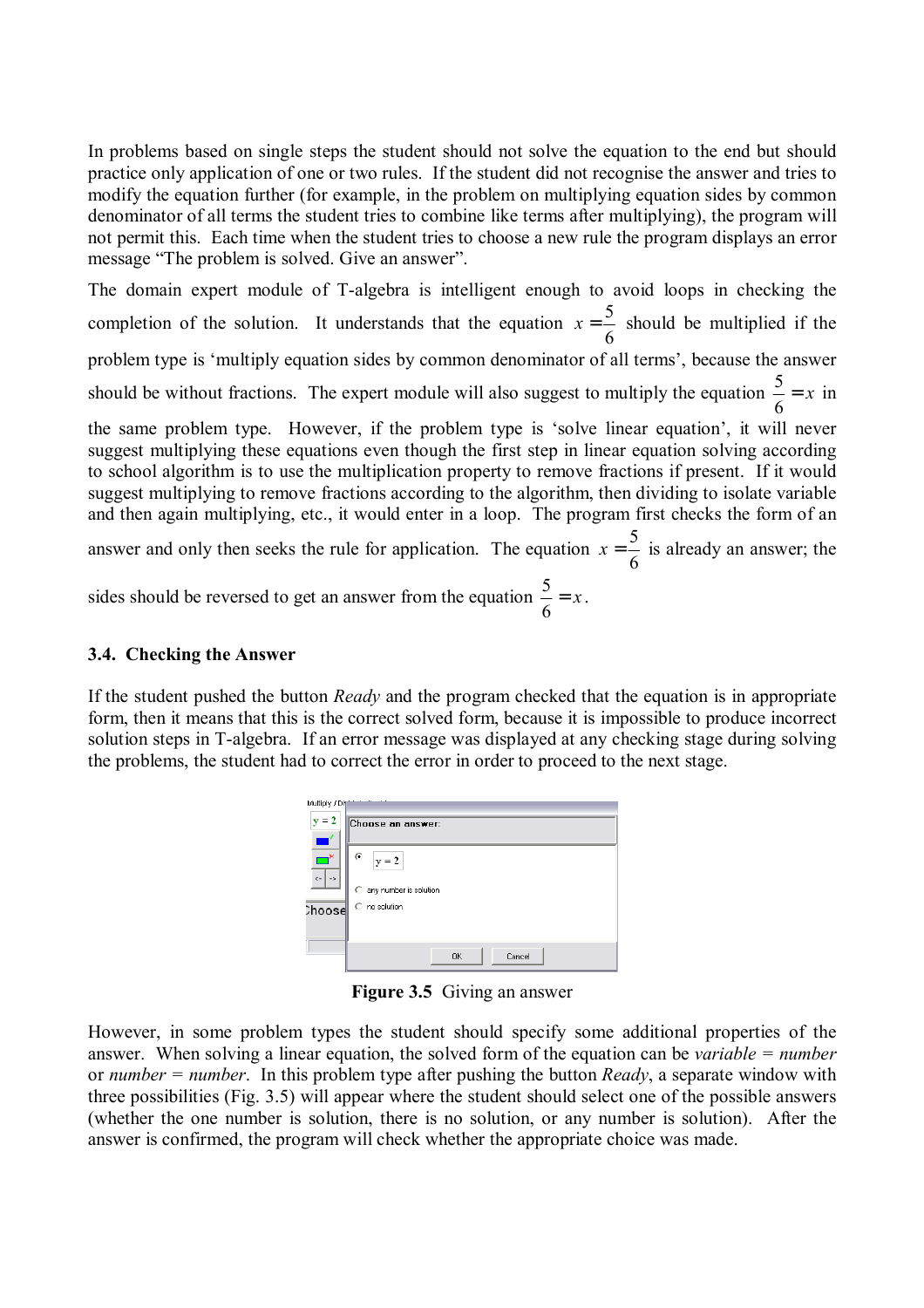#### **3.5. Checking the Initial Expression**

During problem composition the problem type must be selected first and then the initial expression must be entered. First, the initial expression should be syntactically correct. Second, the initial expression for every problem type should be in a known form, e.g., in the linear equation theme it must be a linear equation. Finally, most problem types have some restrictions. For example, the initial expression of problem type 'multiply equation sides by common denominator of all terms' must contain at least one fraction to be removed, the initial expression of combining like terms must contain like terms to combine, etc. The domain expert module first checks whether the expression is in appropriate form (is suitable for this problem type), then solves the problem and displays the solution path and answer to the compiler.

## **4. Conclusion**

Everybody agrees that computer can help in teaching algebra, but we still do not have system with suitable domain expert module. The domain expert module of computer algebra systems can give only answers for problems, which is not enough. The domain expert module of some interactive learning systems can build step-by-step solutions and give advice, but is not intended to diagnose the students' knowledge gaps (like MathXpert, AlgeBrain). The domain expert module of other systems can diagnose mistakes, but does not provide a precise diagnosis of the errors made (like Aplusix). We have seen that T-algebra domain expert module can not only give answers, but produce step-by-step solutions similar to pencil-and-paper solutions. We have succeeded to create such domain expert module in T-algebra that is intelligent enough to check the knowledge and skills of the student (the student's solution steps and answers), understand the student's mistakes, offer feedback and give advice. We built domain expert module, which we believe is one of the advantages of T-algebra.

**Acknowledgements** The author was supported by Estonian Doctoral School in Information and Communication Technologies.

#### **References**

- [1] Alpert, S.R., Singley, M.K., and Fairweather, P.G. (1999). Deploying Intelligent Tutors on the Web: An Architecture and an Example. *International Journal of Artificial Intelligence in Education* 10(2) 183-197.
- [2] Anderson, J.R. (1988). The expert module. In: Polson, M., Richardson, J. (eds.): *Handbook of Intelligent Training Systems*. Hillsdale, NJ: Erlbaum 21-53.
- [3] Beeson, M. (1998). Design Principles of Mathpert: Software to support education in algebra and calculus. In: Kajler, N. (ed.): *Computer-Human Interaction in Symbolic Computation*. Berlin Heidelberg New York: Springer-Verlag 89-115.
- [4] Buchberger, B. (1990). Should Students Learn Integration Rules? *ACM SIGSAM Bulletin*, Vol.24/1 10-17.
- [5] Hall, R. (2002). An Analysis of Errors Made in the Solution of Simple Linear Equations. *Philosophy of Mathematics Education Journal* 15.
- [6] Issakova, M. (2005). Possible Mistakes during Linear Equation Solving on Paper and In Talgebra Environment. *Proceedings of the 7th International Conference on Technology in Mathematics Teaching*, Vol. 1. Bristol, UK 250-258.